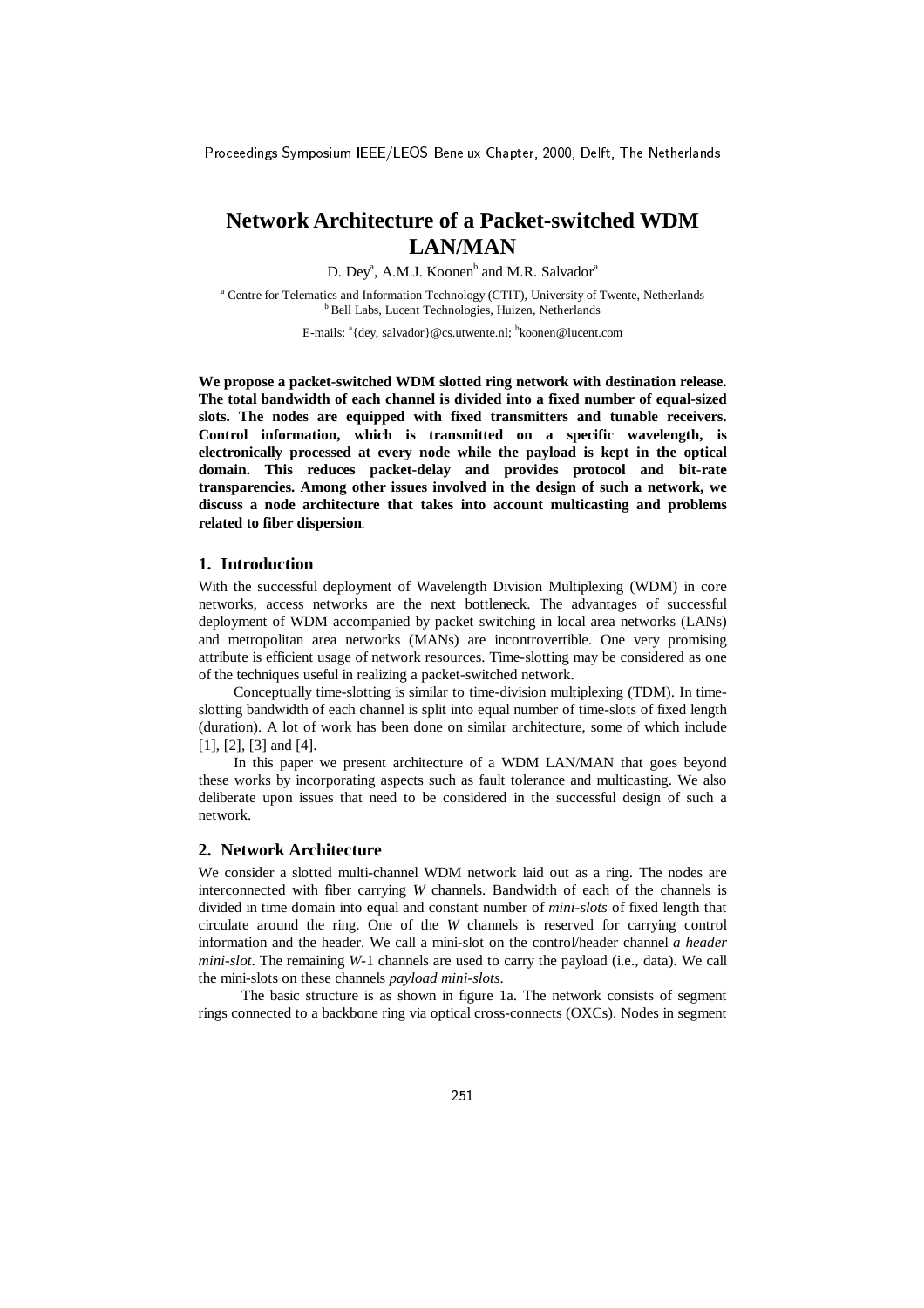rings are add-drop multiplexers (ADMs in figure 1a). Their function is either to drop a payload destined to it or to add a payload if a mini-slot is empty.

Each node on the ring is able to transmit on a fixed wavelength but is able to receive at any wavelength. This is shown in figure 1b. A fixed wavelength channel,  $\lambda_c$ , is reserved for transmitting the header and other control information. Except for the header mini-slot on λ*c*, payload mini-slots on the other *W-*1 wavelength channels are synchronized such that they reach each node all at the same time. The header mini-slot is synchronized with the payload mini-slots such that the header mini-slot arrives a little ahead of the payload mini-slots.

The header mini-slot contains information about the payloads that are carried by the payload mini-slots on each wavelength. The header-information tells each node if the payload on any wavelength is or is not destined for that node. It also tells the node if the mini-slot on its transmitting wavelength is empty.

One of the major issues that we need to deal with in such a network is dispersion. As a result of dispersion, different channels may suffer from varied delay times. Thus, the mini-slots on the various channels may lose their synchronization. In the following section, we design a node that is capable of dealing with this issue and thereby maintain the required level of synchronization.





Figure 1a - Multi-ring WDM network Figure 1b - Segment ring; W=4; N=8

#### **3. Node Architecture**

The node architecture is as shown in figure 2. The incoming data first goes through a slowly tunable λ-drop. This separates the header wavelength channel from the payload wavelength channels. The payload mini-slots are then delayed in a fiber delay line. This delay should equal the header processing time. The payload slots then go through a slowly tunable  $\lambda$ -drop, which selects the wavelength channel ( $\lambda_x$  in figure 2) that is to be used for transmitting data (provided the slot is already empty or will become empty at this node). The remaining wavelength channels are de-multiplexed. According to the information contained in the header, the tri-state switch (switch A in figure 2) is either in the bar, split or cross-states. The availability of switches operating in three states (cross, bar, split) enables all-optical multicasting of data-packets. The remaining wavelength channels are sent through a coupler, which drops 10% of the power to each of the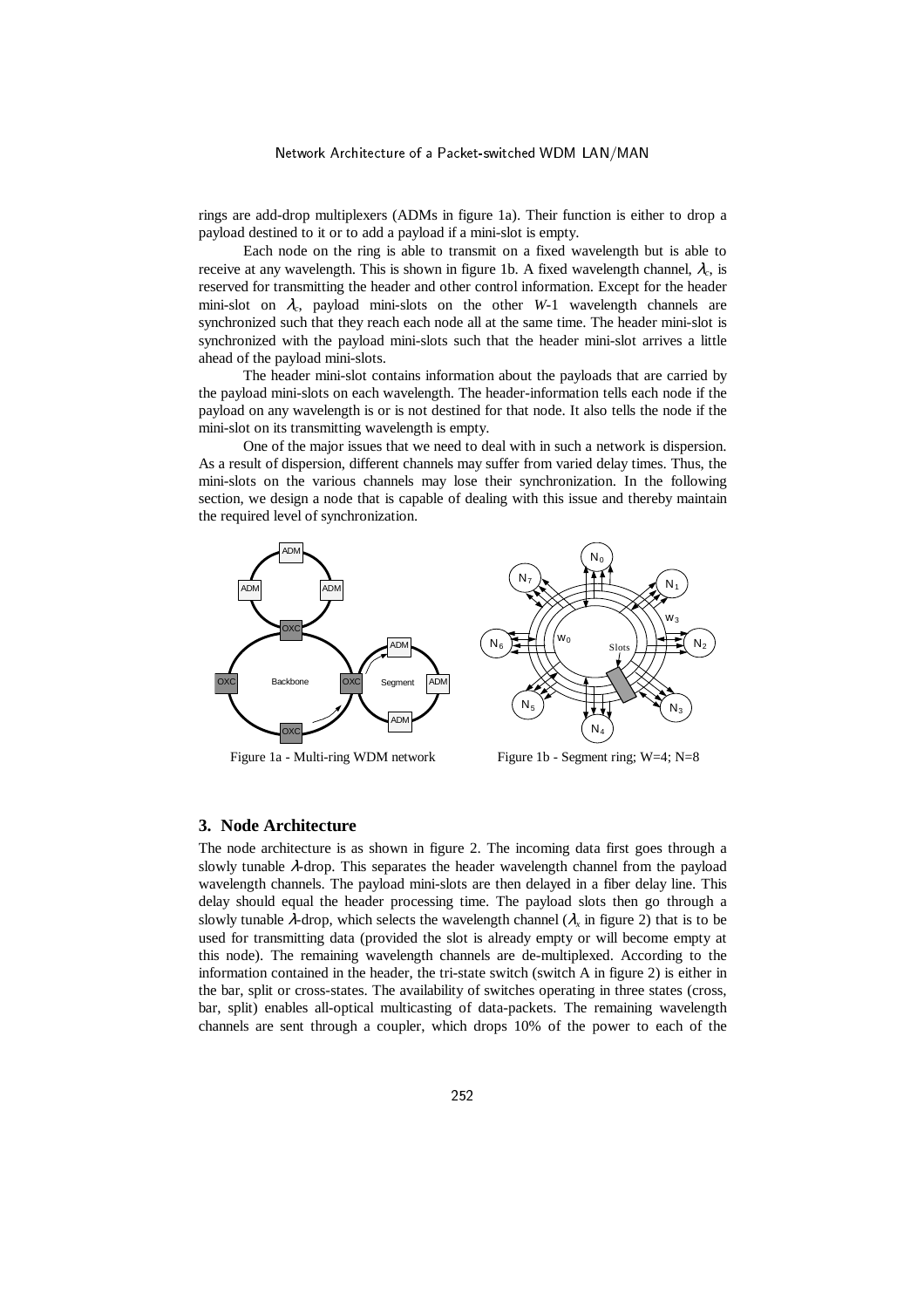

Figure 2. The node architecture

receivers. The remaining 90% of the power is allowed to pass through and the wavelength channels are then multiplexed. Based on the header information it is decided whether the 10% of the dropped power (at the couplers) is or is not meant for the node. If it is not it is simply discarded. The concept not only allows optical multicasting, but is also important for simultaneous reception of multiple wavelengths. The input wavelength channels and the header wavelength channel are then consecutively added using a slowly tunable λ-add.

As mentioned earlier the header mini-slot and the payload mini-slots are synchronized such that the header mini-slot is slightly ahead of the payload mini-slots. This is to take into account the switching time after the header information is processed. Here it is important to note that the switching time is different from the headerprocessing time. For the header-processing time we make use of fiber-delay lines, whereas, for the switching-time (that is required after the header is processed) we allow the header mini-slot to arrive at the node slightly ahead of the payload mini-slots.

As mentioned in section 2, one of the drawbacks of such a network is dispersion because of which the slots on different wavelength channels may lose synchronization. This is however taken care of in our node architecture. Every time a node generates data it sends a regenerated signal whose time of transmission can be controlled within a desired level of accuracy. Such regeneration occurs at least once in one complete revolution around the backbone ring. This is because destination-release leads to slotreuse. The time of transmission of the new payload mini-slot can be controlled such that the new payload mini-slot is generated exactly some fixed amount of time after the header mini-slot is transmitted from the node.